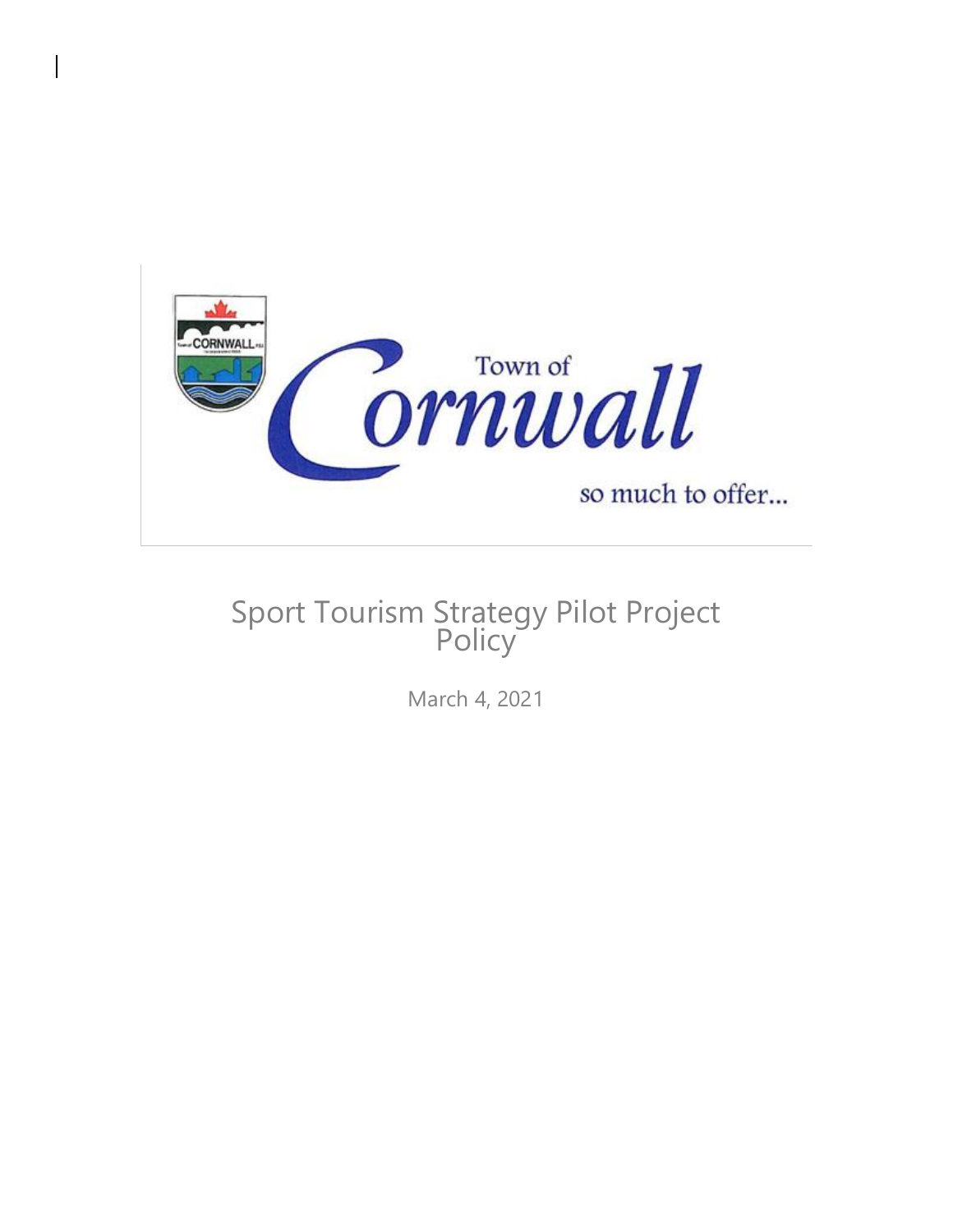### **SPORT TOURISM STRATEGY POLICY (PILOT PROJECT)**

#### **PURPOSE**

The purpose of this policy to provide guidelines for the one-year pilot project on Community Fee Reduction Program for event hosting. The goal is to see if the fee reduction increases tournament related events in the municipality and thus increases tourism in the municipality.

#### **OBJECTIVES:**

- 1. To capture a portion of the \$16.3 million/year revenue P.E.I. receives in sport tourism.
- 2. To implement, as a pilot, an initiative that aligns with The Town of Cornwall's Recreation Masterplan. It was noted that the Town should encourage sport tourism to increase economic activity in Cornwall and capture some of the revenue from sports tourism.
- 3. To provide the parameters under which the pilot program will operate to ensure it is clear to staff and the public.
- 4. To ensure all individuals and organizations are treated fairly regarding consideration of waiver of facility rental fees.

# **PARAMETERS**

- 1. The timeline for the pilot project is April 1, 2021 to March 31, 2022 with review during the 2022-23 budget process.
- 2. Applications will be requested by April 31, 2021 for this year and March 31, 2022 for next year if it is determined the pilot will be extended. Organizations can still book the facilities on a first come first serve basis after the April 31 or March 31 deadline.
- 3. Priority will be given to organizations in the Town of Cornwall, and then outside organizations depending on availability.
- 4. The fee deferral is for sporting events only as this is a sport tourism strategy.
- 5. In the event there is a date conflict between two local organizations, staff will balance the applications with the number of dates applied for (ie if one organization has two dates already booked and the other conflicting organization only has one booking, the one with the fewer bookings would take priority).
- 6. These are mainly anticipated to occur during underutilized times for the fields. Regular bookings would not be displaced for tournaments.

# **ELIGIBILITY CRITERIA**

To be considered for the fee waiver program, each applicant and/or the event must meet the following criteria:

- 1. All requests/applications will be considered on a first come, first serve basis, as the budget allows.
- 2. Priority will to organizations in the Town of Cornwall.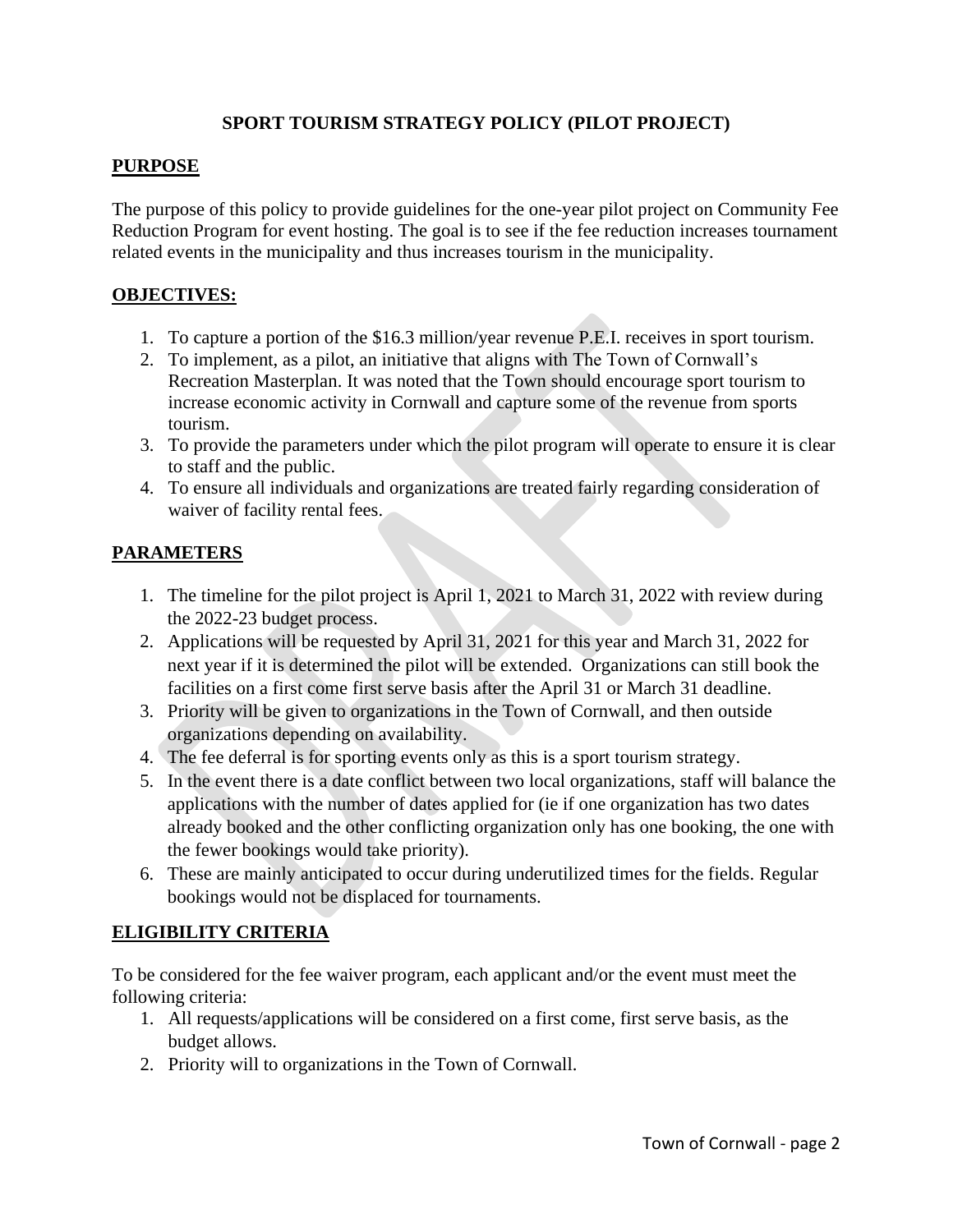- 3. The applicant must be a non-profit organization under the authority of a volunteer board, committee or individual that is elected or appointed by the general membership group.
- 4. Fee waiver program will only apply to facilities that are owned and/ or maintained by the Town of Cornwall.
- 5. The event is of significant regional/ provincial/ national interest and must demonstrate how it will create revenue generating opportunities for local businesses.
- 6. The event must be open to members of the public.
- 7. The event must raise the profile of the Town of Cornwall through prominent acknowledgement of its support and assistance in event marketing materials and at the event itself.
- 8. All eligible groups must complete a Fee Waiver/Reduction Request Application Form, outlining the purpose of the activity and related organizational information and applicable information supporting the request. All requests must be submitted at least 30 days prior to the event for consideration (for those not part of the annual intake).
- 9. Eligible groups will be notified, within 10 business days from the time the application was submitted on the status of their application.
- 10. Groups must submit a final report outlining how the event met the expectations outlined in items 5-11 of the application within 30 days of the event completion.
- 11. All groups or organization will still be responsible for any/all terms & conditions outlined in the use agreement of Town facilities.

#### **FEE REDUCTION AMOUNTS**

- 1. Provincial Event: 50% facility fee reduction
- 2. Atlantic Canadian Championships: 75% facility fee reduction
- 3. National Championships: 100 % facility fee reduction

# **EXCLUSIONS**

1. No cash donations or funds will be provided by the Town of Cornwall at any time in lieu of a waiver.

# **ADMINISTRATION**

- 1. Ultimate authority for the Policy resides with the CAO for the Town of Cornwall.
- 2. The Manager of Parks and Recreation (or designate) is responsible for the approval of rental fee waiving in accordance with the guidelines and within the maximum Grant/Rental Fee Waiver amount.
- 3. The guidelines recognize that if the Manager of Parks & Recreation has any reasonable doubt in approving a Grant/Rental Fee Waiver to an organization, they will first consult the CAO (or designate) and if determined by the CAO that Council review is required, will consult Council.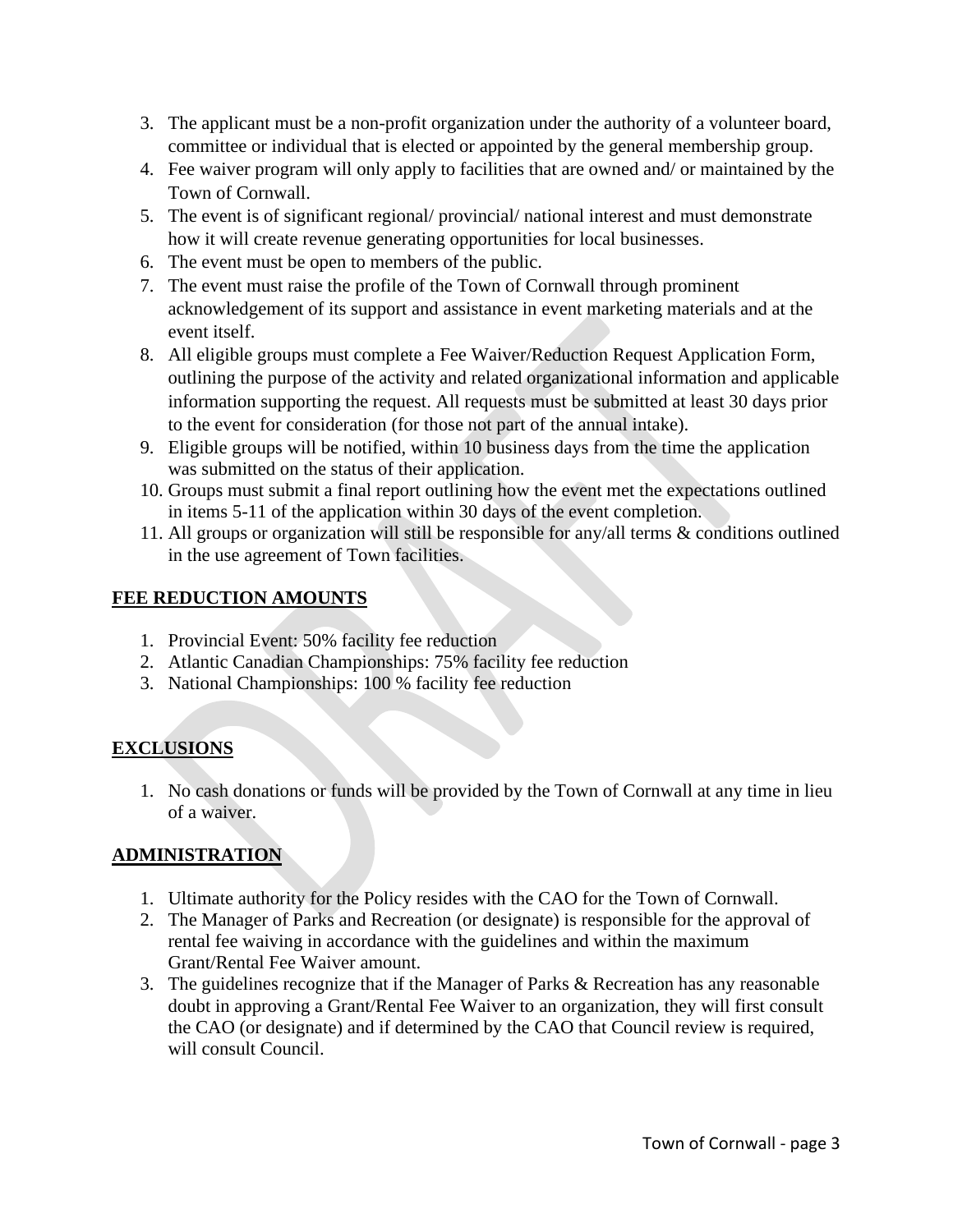### **APPENDIX A APPLICATION REQUEST FOR WAIVER OF RENTAL FEES AT TOWN FACILITIES**

NAME OF ORGANIZATION:

| CONTACT PERSON: New York CONTACT PERSON:                                                                                                                                                                                                                                                         |                |
|--------------------------------------------------------------------------------------------------------------------------------------------------------------------------------------------------------------------------------------------------------------------------------------------------|----------------|
|                                                                                                                                                                                                                                                                                                  |                |
|                                                                                                                                                                                                                                                                                                  |                |
| DATE: University of the contract of the contract of the contract of the contract of the contract of the contract of the contract of the contract of the contract of the contract of the contract of the contract of the contra                                                                   |                |
| 1. Please indicate facility for which you are requesting the fee waiver:<br>Cornwall Civic Centre: specify<br>$\circ$<br>o Cornwall Town Hall<br>Terry Fox Sports Complex: Please specify facility<br>$\circ$                                                                                    |                |
| <b>Ball Fields: Please specify location</b><br>$\circ$                                                                                                                                                                                                                                           |                |
| 2. What category best describes your organization:<br><b>Cornwall Minor Sport Organization</b><br>School Group<br>$\overline{O}$<br>$\circ$<br>o Charitable Organization<br>o Community Group<br>Not for Profit Organization<br>o Benefit in Aid of Town Resident<br>$\circ$<br>Other<br>$\circ$ |                |
| 3. Dates & Times of Event:                                                                                                                                                                                                                                                                       |                |
|                                                                                                                                                                                                                                                                                                  |                |
| 4. Set Up Required                                                                                                                                                                                                                                                                               |                |
|                                                                                                                                                                                                                                                                                                  |                |
| Is there a fee charged to register or attend: YES<br>5. Participants:                                                                                                                                                                                                                            | N <sub>O</sub> |
| 6. Is this event a fundraiser?<br><b>YES</b><br>N <sub>O</sub>                                                                                                                                                                                                                                   |                |
| 7. Will your event increase sport or event tourism in the Town? YES<br>N <sub>O</sub><br>Please explain:                                                                                                                                                                                         |                |

\_\_\_\_\_\_\_\_\_\_\_\_\_\_\_\_\_\_\_\_\_\_\_\_\_\_\_\_\_\_\_\_\_\_\_\_\_\_\_\_\_\_\_\_\_\_\_\_\_\_\_\_\_\_\_\_\_\_\_\_\_\_\_\_\_\_\_\_\_\_\_\_\_\_\_\_\_\_